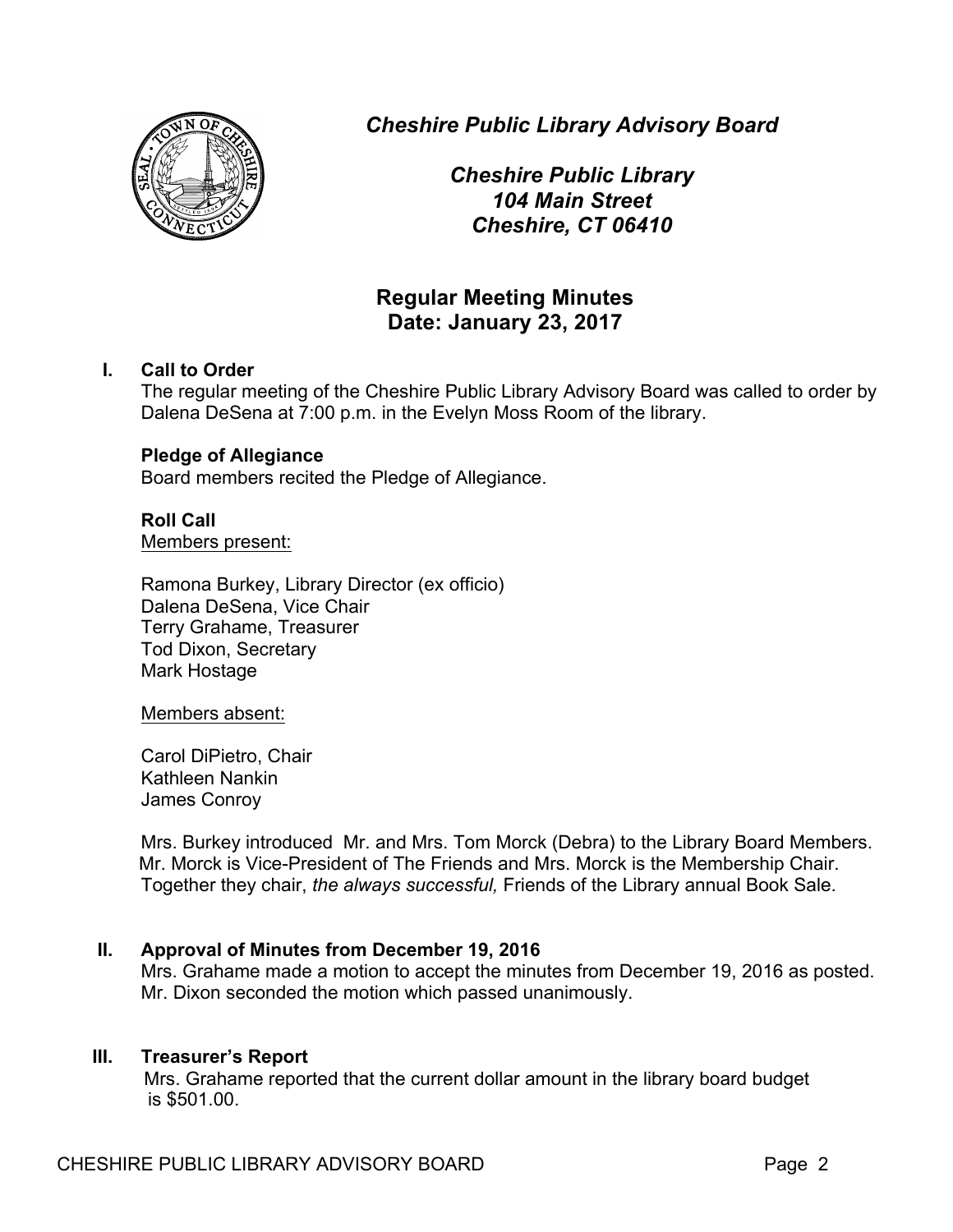Meeting Minutes

#### **IV. Communications**

There was nothing to report.

## **V. Report of the Chair**

Mrs. DiPietro is away until April so there was no Report of the Chair.

Mrs. DeSena wished the Board members a happy new year.

#### **VI. Report of the Library Director**

#### **Programs and Services**

Mrs. Burkey reported that the new Welcome Desk is a success. Many patrons comment on how they like seeing a smiling, helpful staff member as soon as they enter the library. Our second annual Preschool Fair will be held on Saturday, February 2 starting at 1:00 p.m. Parents looking for child care options will have the opportunity to meet staff from local preschools and daycares to learn more about their program offerings. We'll be partnering with faculty from Cheshire High School this year to work on a program encouraging civic engagement and civil discourse. This comes as a result of this year's election. Staff members and I will soon be meeting with Timothy Galvin, a Civics teacher at CHS, to discuss ways of getting students involved in fostering community engagement by residents of all ages.

#### **Personnel**

The Library union voted to approve the bargaining unit contract on January 13; it now will go to the Town Council for a vote.

#### **Financials**

The Fiscal Year 2017-2018 operating budget was submitted to the Town Manager on 1/20. The request does not include any new staff positions. I did request funding to replace our two lobby self-checks, which are nearing end-of-life, and to add one self-check for the Children's Room, per patron requests. Other requests include additional funds in the Property Maintenance line, to accommodate more frequent pest inspections as well as emergency restroom cleanings. In the Public Property budget, the replacement of cracked/broken sidewalk panels on the Main Street side of the building has been requested, and the replacement of some decades-old restroom fixtures.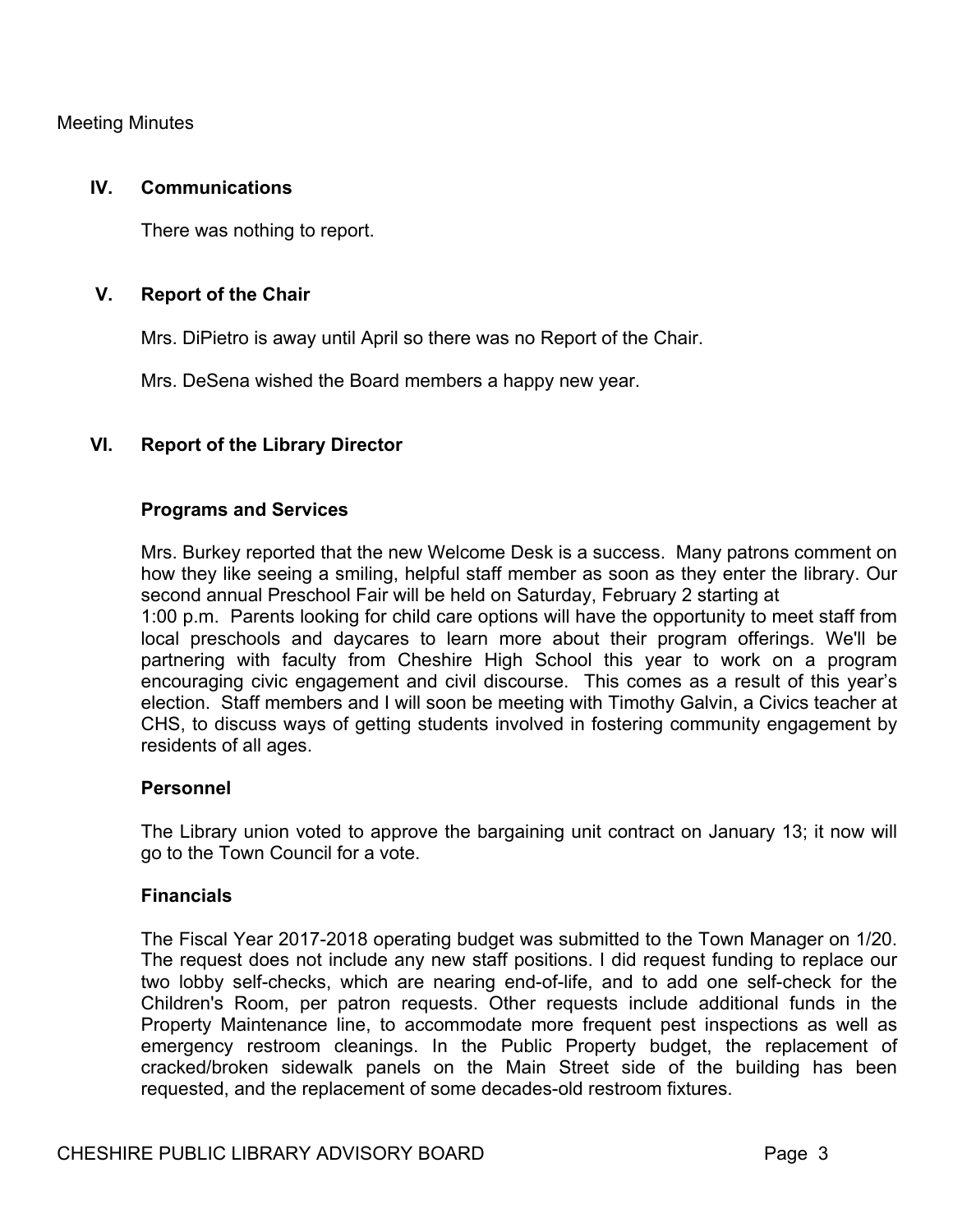Meeting Minutes

#### **Buildings and Grounds**

Last week, the Public Works Department altered the fence between the Library parking lot and that of the Cheshire Pizza and Ale plaza, creating a pedestrian walkway between the two properties. This comes after months of research on property lines and a written agreement between the Town and the owner of the Cheshire Pizza and Ale plaza.

#### **Policies and Planning**

We continue planning for Phase 2 of the library reconfiguration project.

Respectfully Submitted, Ramona Burkey, Library Director

*Please see our monthly calendar at www.cheshirelibrary.org for a full listing of library programs and events.*

#### **VII. Unfinished Business**

There was nothing to report.

#### **VIII. New Business**

 Lucas Franklin--"EXCITE Innovate" library transformation program training -- Community Connection Program

 Lucas Franklin from the Children's Library said that this is a statewide program to get communities more involved by thinking outside the box. It is an outreach program those who are retired (60 years old+) to best utilize their skills as volunteers. Skills will be assessed and best matched with agencies in town that need help. The Community Connection Program will meet monthly. Mr. Franklin will present an outline of this program in front of a panel next week to try to raise money (LSTA) to support it. There will be a social aspect to the program with food/refreshments, meet and greets, skills pot luck and brainstorming. Mr. Franklin will attend next month's Board meeting to continue this discussion.